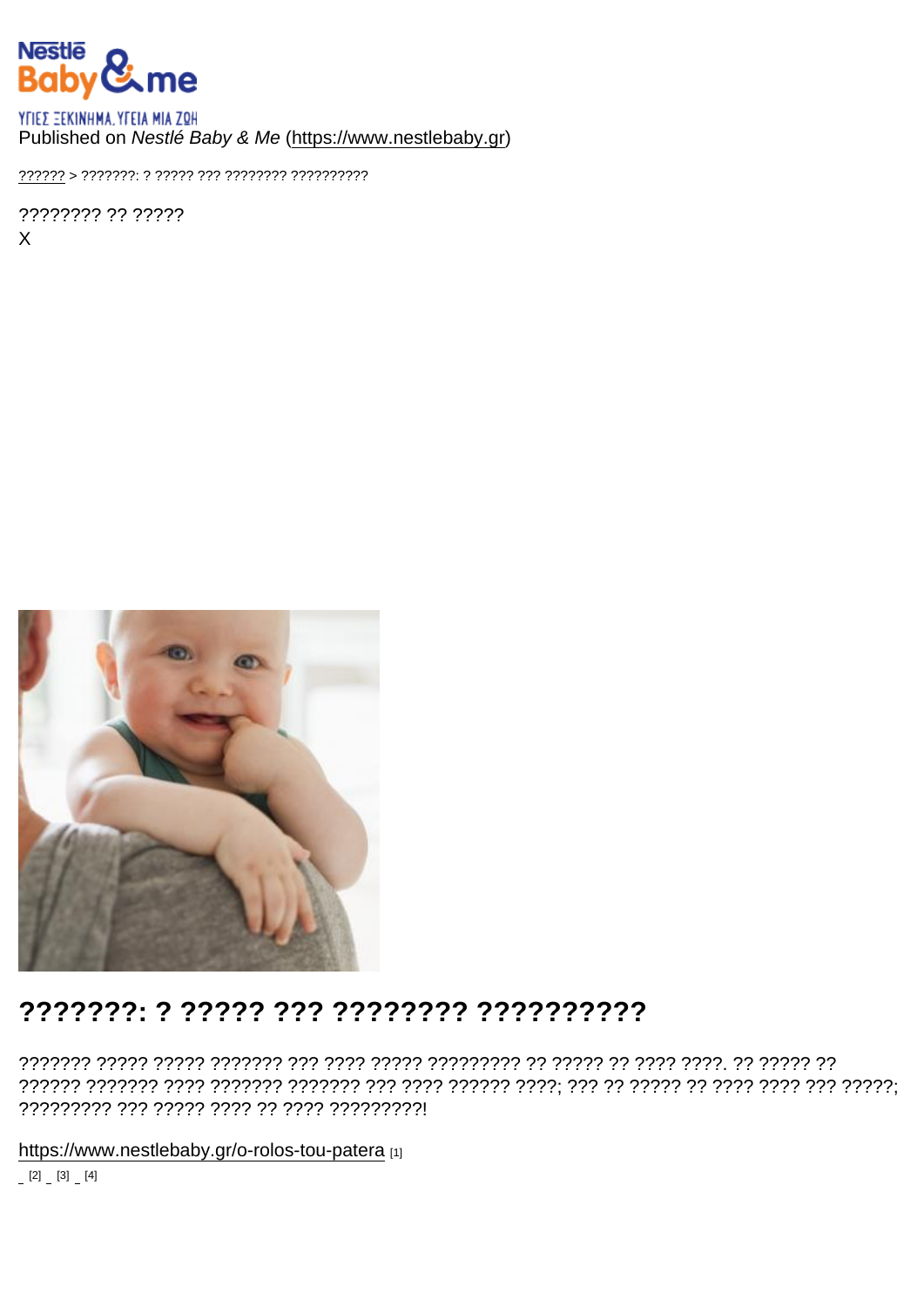# 

??????. ??????????? 4th, 2016

- 
- $\bullet$  ?????<u>???</u> [1]
- $.77777777$

???????? ?????? ????? ??? ?????????!